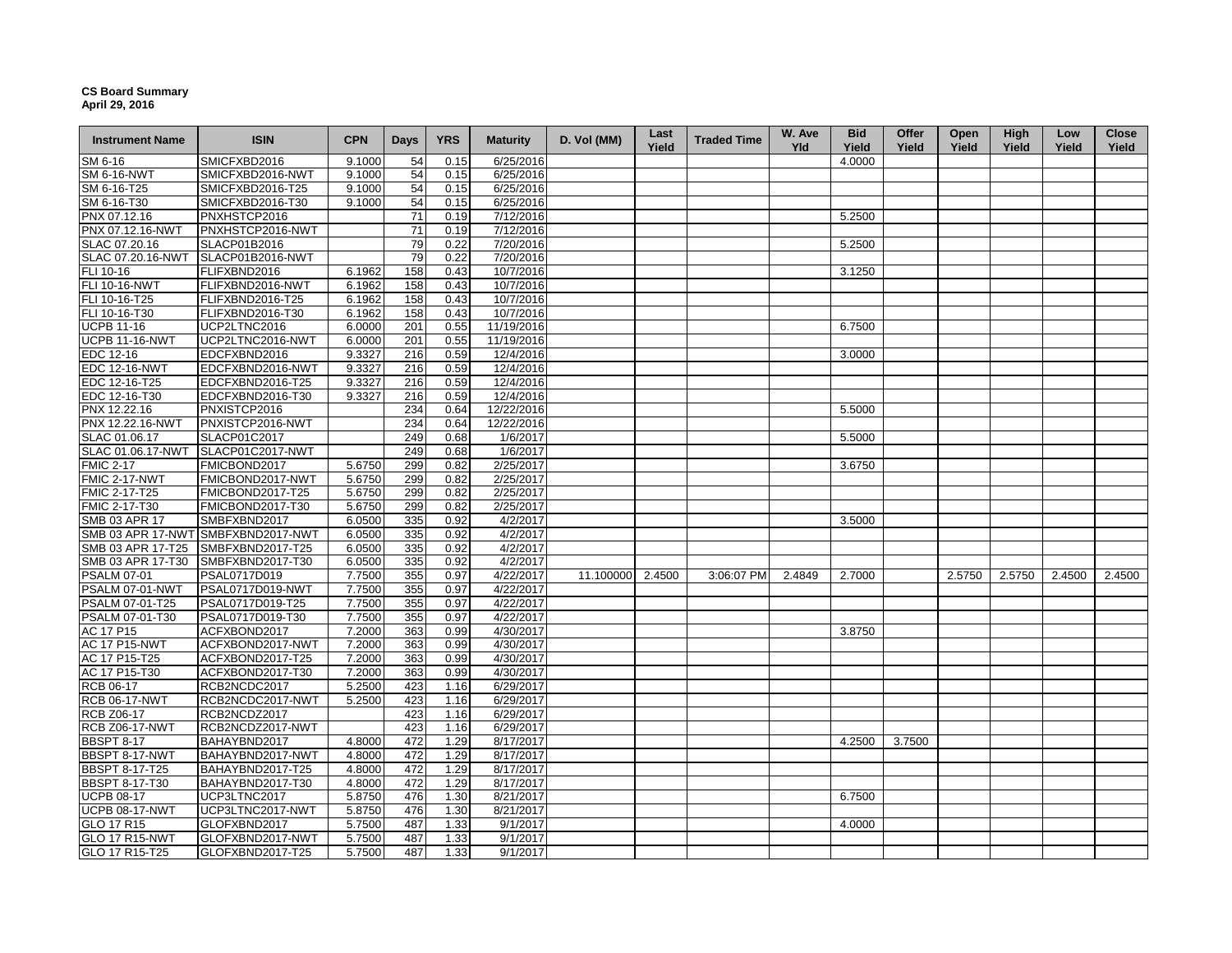| <b>Instrument Name</b>                    | <b>ISIN</b>                          | <b>CPN</b>       | Days         | <b>YRS</b>   | <b>Maturity</b>        | D. Vol (MM)     | Last<br>Yield | <b>Traded Time</b> | W. Ave<br><b>Yld</b> | <b>Bid</b><br>Yield | Offer<br>Yield | Open<br>Yield | <b>High</b><br>Yield | Low<br>Yield | <b>Close</b><br>Yield |
|-------------------------------------------|--------------------------------------|------------------|--------------|--------------|------------------------|-----------------|---------------|--------------------|----------------------|---------------------|----------------|---------------|----------------------|--------------|-----------------------|
| GLO 17 R15-T30                            | GLOFXBND2017-T30                     | 5.7500           | 487          | 1.33         | 9/1/2017               |                 |               |                    |                      |                     |                |               |                      |              |                       |
| CPG 09-17                                 | CPGIFXBD2017                         | 6.0000           | 488          | 1.34         | 9/2/2017               |                 |               |                    |                      | 6.2500              | 5.7500         |               |                      |              |                       |
| <b>CPG 09-17-NWT</b>                      | CPGIFXBD2017-NWT                     | 6.0000           | 488          | 1.34         | 9/2/2017               |                 |               |                    |                      |                     |                |               |                      |              |                       |
| CPG 09-17-T25                             | CPGIFXBD2017-T25                     | 6.0000           | 488          | 1.34         | 9/2/2017               |                 |               |                    |                      |                     |                |               |                      |              |                       |
| CPG 09-17-T30                             | CPGIFXBD2017-T30                     | 6.0000           | 488          | 1.34         | 9/2/2017               |                 |               |                    |                      |                     |                |               |                      |              |                       |
| <b>RCB 11-17</b>                          | RCB3NCDC2017                         | 5.2500           | 554          | 1.52         | 11/7/2017              |                 |               |                    |                      |                     |                |               |                      |              |                       |
| <b>RCB 11-17-NWT</b>                      | RCB3NCDC2017-NWT                     | 5.2500           | 554          | 1.52         | 11/7/2017              |                 |               |                    |                      |                     |                |               |                      |              |                       |
| <b>FMIC 17 R16</b>                        | FMIC2BND2017                         | 5.5000           | 557          | 1.52         | 11/10/2017             |                 |               |                    |                      | 3.7500              |                |               |                      |              |                       |
| <b>FMIC 17 R16-NWT</b>                    | FMIC2BND2017-NWT                     | 5.5000           | 557          | 1.52         | 11/10/2017             |                 |               |                    |                      |                     |                |               |                      |              |                       |
| FMIC 17 R16-T25                           | FMIC2BND2017-T25                     | 5.5000           | 557          | 1.52         | 11/10/2017             |                 |               |                    |                      |                     |                |               |                      |              |                       |
| FMIC 17 R16-T30                           | FMIC2BND2017-T30                     | 5.5000           | 557          | 1.52         | 11/10/2017             |                 |               |                    |                      |                     |                |               |                      |              |                       |
| <b>SLI 18 R17</b>                         | SLIFXBND2018                         | 6.7284           | 964          | 2.64         | 12/22/2018             |                 |               |                    |                      | 6.7284              |                |               |                      |              |                       |
| SLI 18 R17-NWT                            | SLIFXBND2018-NWT                     | 6.7284           | 964          | 2.64         | 12/22/2018             |                 |               |                    |                      |                     |                |               |                      |              |                       |
| SLI 18 R17-T25                            | SLIFXBND2018-T25                     | 6.7284           | 964          | 2.64         | 12/22/2018             |                 |               |                    |                      |                     |                |               |                      |              |                       |
| SLI 18 R17-T30                            | SLIFXBND2018-T30                     | 6.7284           | 964          | 2.64         | 12/22/2018             |                 |               |                    |                      |                     |                |               |                      |              |                       |
| <b>SMB 19 R17</b>                         | SMB2FXBD2019                         | 5.9300           | 1065         | 2.92         | 4/2/2019               |                 |               |                    |                      | 4.4500              |                |               |                      |              |                       |
| <b>SMB 19 R17-NWT</b>                     | SMB2FXBD2019-NWT                     | 5.9300           | 1065         | 2.92         | 4/2/2019               |                 |               |                    |                      |                     |                |               |                      |              |                       |
| SMB 19 R17-T25                            | SMB2FXBD2019-T25                     | 5.9300           | 1065         | 2.92         | 4/2/2019               |                 |               |                    |                      |                     |                |               |                      |              |                       |
| SMB 19 R17-T30                            | SMB2FXBD2019-T30                     | 5.9300           | 1065         | 2.92         | 4/2/2019               |                 |               |                    |                      |                     |                |               |                      |              |                       |
| SMB 04-19                                 | SMBFXBND2019                         | 10.5000          | 1066         | 2.92         | 4/3/2019               |                 |               |                    |                      | 6.2500              |                |               |                      |              |                       |
| <b>SMB 04-19-NWT</b>                      | SMBFXBND2019-NWT                     | 10.5000          | 1066         | 2.92         | 4/3/2019               |                 |               |                    |                      |                     |                |               |                      |              |                       |
| SMB 04-19-T25                             | SMBFXBND2019-T25                     | 10.5000          | 1066         | 2.92         | 4/3/2019               |                 |               |                    |                      |                     |                |               |                      |              |                       |
|                                           |                                      | 10.5000          | 1066         | 2.92         | 4/3/2019               |                 |               |                    |                      |                     |                |               |                      |              |                       |
| SMB 04-19-T30                             | SMBFXBND2019-T30                     |                  |              |              |                        |                 |               |                    |                      |                     |                |               |                      |              |                       |
| <b>ALI 19 R17</b>                         | ALIFXBND2019                         | 5.6250           | 1090         | 2.98         | 4/27/2019              |                 |               |                    |                      | 4.1500              |                |               |                      |              |                       |
| ALI 19 R17-NWT                            | ALIFXBND2019-NWT                     | 5.6250           | 1090<br>1090 | 2.98         | 4/27/2019              |                 |               |                    |                      |                     |                |               |                      |              |                       |
| ALI 19 R17-T25                            | ALIFXBND2019-T25                     | 5.6250           |              | 2.98         | 4/27/2019              |                 |               |                    |                      |                     |                |               |                      |              |                       |
| ALI 19 R17-T30                            | ALIFXBND2019-T30                     | 5.6250           | 1090         | 2.98         | 4/27/2019              |                 |               |                    |                      |                     |                |               |                      |              |                       |
| GLO 19 R17<br><b>GLO 19 R17-NWT</b>       | GLOFXBND2019<br>GLOFXBND2019-NWT     | 6.0000<br>6.0000 | 1125<br>1125 | 3.08<br>3.08 | 6/1/2019<br>6/1/2019   | 20.000000       | 4.0500        | 3:38:33 PM         | 4.0500               | 4.2500              |                | 4.0500        | 4.0500               | 4.0500       | 4.0500                |
| GLO 19 R17-T25                            | GLOFXBND2019-T25                     | 6.0000           | 1125         | 3.08         | 6/1/2019               |                 |               |                    |                      |                     |                |               |                      |              |                       |
| GLO 19 R17-T30                            | GLOFXBND2019-T30                     | 6.0000           | 1125         | 3.08         | 6/1/2019               |                 |               |                    |                      |                     |                |               |                      |              |                       |
| <b>FLI 19 R17</b>                         | FLIFXBND2019                         | 6.2731           | 1132         | 3.10         | 6/8/2019               |                 |               |                    |                      | 4.3500              |                |               |                      |              |                       |
| <b>FLI 19 R17-NWT</b>                     | FLIFXBND2019-NWT                     | 6.2731           | 1132         | 3.10         | 6/8/2019               |                 |               |                    |                      |                     |                |               |                      |              |                       |
| FLI 19 R17-T25                            | FLIFXBND2019-T25                     | 6.2731           | 1132         | 3.10         | 6/8/2019               |                 |               |                    |                      |                     |                |               |                      |              |                       |
|                                           |                                      | 6.2731           | 1132         | 3.10         | 6/8/2019               |                 |               |                    |                      |                     |                |               |                      |              |                       |
| FLI 19 R17-T30                            | FLIFXBND2019-T30                     |                  |              |              |                        |                 |               |                    |                      |                     |                |               |                      |              |                       |
| SM 19 R17                                 | SMICFXBD2019                         | 6.0000           | 1170         | 3.20         | 7/16/2019              |                 |               |                    |                      | 4.2750              |                |               |                      |              |                       |
| <b>SM 19 R17-NWT</b>                      | SMICFXBD2019-NWT                     | 6.0000           | 1170         | 3.20         | 7/16/2019              |                 |               |                    |                      |                     |                |               |                      |              |                       |
| SM 19 R17-T25<br>SM 19 R17-T30            | SMICFXBD2019-T25<br>SMICFXBD2019-T30 | 6.0000<br>6.0000 | 1170<br>1170 | 3.20         | 7/16/2019<br>7/16/2019 |                 |               |                    |                      |                     |                |               |                      |              |                       |
| <b>FMIC 19 R17</b>                        | FMICBOND2019                         | 5.7500           | 1195         | 3.20<br>3.27 | 8/10/2019              |                 |               |                    |                      | 6.2500              |                |               |                      |              |                       |
|                                           |                                      |                  |              |              |                        |                 |               |                    |                      |                     |                |               |                      |              |                       |
| <b>FMIC 19 R17-NWT</b><br>FMIC 19 R17-T25 | FMICBOND2019-NWT<br>FMICBOND2019-T25 | 5.7500<br>5.7500 | 1195<br>1195 | 3.27<br>3.27 | 8/10/2019<br>8/10/2019 |                 |               |                    |                      |                     |                |               |                      |              |                       |
| FMIC 19 R17-T30                           | FMICBOND2019-T30                     | 5.7500           | 1195         | 3.27         | 8/10/2019              |                 |               |                    |                      |                     |                |               |                      |              |                       |
| JGS 08-19                                 | JGSFXBND2019                         | 5.2317           | 1212         | 3.32         | 8/27/2019              | 5.000000 3.8750 |               | 2:30:36 PM         | 3.8750               | 4.1750              |                | 3.8750        | 3.8750               | 3.8750       | 3.8750                |
| JGS 08-19-NWT                             | JGSFXBND2019-NWT                     | 5.2317           | 1212         | 3.32         | 8/27/2019              |                 |               |                    |                      |                     |                |               |                      |              |                       |
| JGS 08-19-T25                             | JGSFXBND2019-T25                     | 5.2317           | 1212         | 3.32         | 8/27/2019              |                 |               |                    |                      |                     |                |               |                      |              |                       |
| JGS 08-19-T30                             | JGSFXBND2019-T30                     | 5.2317           | 1212         | 3.32         | 8/27/2019              |                 |               |                    |                      |                     |                |               |                      |              |                       |
| GTCAP 11-19                               | GTCFXBND2019                         | 4.7106           | 1284         | 3.52         | 11/7/2019              |                 |               |                    |                      | 4.7500              |                |               |                      |              |                       |
| GTCAP 11-19-NWT                           | GTCFXBND2019-NWT                     | 4.7106           | 1284         | 3.52         | 11/7/2019              |                 |               |                    |                      |                     |                |               |                      |              |                       |
|                                           |                                      |                  |              |              | 11/7/2019              |                 |               |                    |                      |                     |                |               |                      |              |                       |
| GTCAP 11-19-T25                           | GTCFXBND2019-T25                     | 4.7106           | 1284         | 3.52         |                        |                 |               |                    |                      |                     |                |               |                      |              |                       |
| GTCAP 11-19-T30                           | GTCFXBND2019-T30                     | 4.7106           | 1284         | 3.52         | 11/7/2019              |                 |               |                    |                      |                     |                |               |                      |              |                       |
| <b>VLL 19 R17</b>                         | VLLFXBND2019                         | 5.6542           | 1286         | 3.52         | 11/9/2019              | 3.300000        | 5.2500        | 3:34:33 PM         | 5.2500               | 5.8500              | 5.2500         | 5.2500        | 5.2500               | 5.2500       | 5.2500                |
| <b>VLL 19 R17-NWT</b>                     | VLLFXBND2019-NWT                     | 5.6542           | 1286         | 3.52         | 11/9/2019              |                 |               |                    |                      |                     |                |               |                      |              |                       |
| <b>VLL 19 R17-T25</b>                     | VLLFXBND2019-T25                     | 5.6542           | 1286         | 3.52         | 11/9/2019              |                 |               |                    |                      |                     |                |               |                      |              |                       |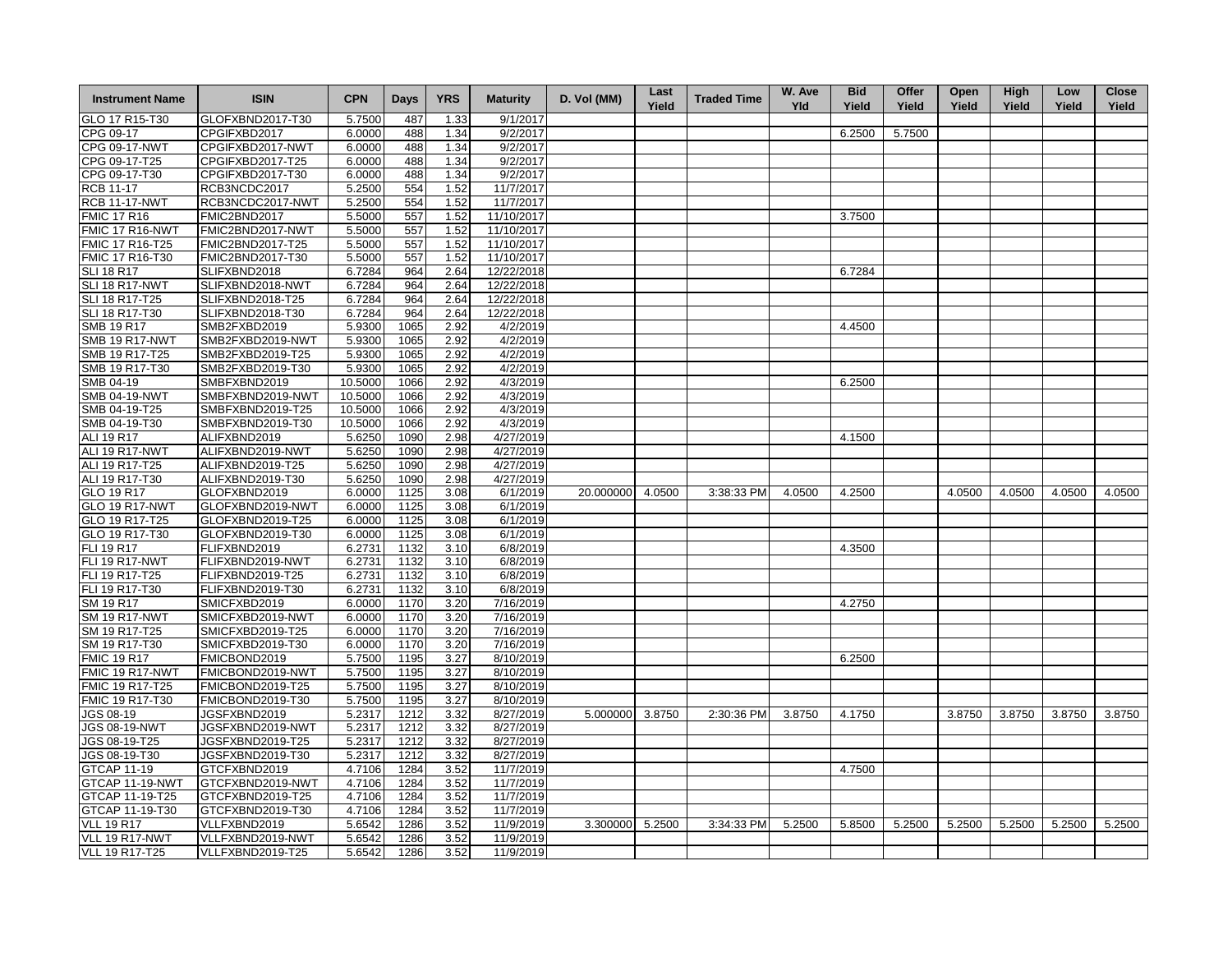| <b>Instrument Name</b> | <b>ISIN</b>                       | <b>CPN</b> | Days | <b>YRS</b> | <b>Maturity</b>       | D. Vol (MM)     | Last<br>Yield | <b>Traded Time</b> | W. Ave<br><b>Yld</b> | <b>Bid</b><br>Yield | Offer<br>Yield | Open<br>Yield | High<br>Yield | Low<br>Yield | <b>Close</b><br>Yield |
|------------------------|-----------------------------------|------------|------|------------|-----------------------|-----------------|---------------|--------------------|----------------------|---------------------|----------------|---------------|---------------|--------------|-----------------------|
| VLL 19 R17-T30         | VLLFXBND2019-T30                  | 5.6542     | 1286 | 3.52       | 11/9/2019             |                 |               |                    |                      |                     |                |               |               |              |                       |
| AC 19 R16              | ACFXBOND2019                      | 5.4500     | 1300 | 3.56       | 11/23/2019            |                 |               |                    |                      | 4.0500              |                |               |               |              |                       |
| <b>AC 19 R16-NWT</b>   | ACFXBOND2019-NWT                  | 5.4500     | 1300 | 3.56       | 11/23/2019            |                 |               |                    |                      |                     |                |               |               |              |                       |
| AC 19 R16-T25          | ACFXBOND2019-T25                  | 5.4500     | 1300 | 3.56       | 11/23/2019            |                 |               |                    |                      |                     |                |               |               |              |                       |
| AC 19 R16-T30          | ACFXBOND2019-T30                  | 5.4500     | 1300 | 3.56       | 11/23/2019            |                 |               |                    |                      |                     |                |               |               |              |                       |
| <b>GTCAP 20 R17</b>    | GTCFXBND2020                      | 4.8371     | 1396 | 3.82       | 2/27/2020             |                 |               |                    |                      | 5.1000              |                |               |               |              |                       |
|                        | GTCAP 20 R17-NWT GTCFXBND2020-NWT | 4.8371     | 1396 | 3.82       | 2/27/2020             |                 |               |                    |                      |                     |                |               |               |              |                       |
| GTCAP 20 R17-T25       | GTCFXBND2020-T25                  | 4.8371     | 1396 | 3.82       | 2/27/2020             |                 |               |                    |                      |                     |                |               |               |              |                       |
| GTCAP 20 R17-T30       | GTCFXBND2020-T30                  | 4.8371     | 1396 | 3.82       | 2/27/2020             |                 |               |                    |                      |                     |                |               |               |              |                       |
| SMPH 03-20             | SMPHFXBD2020                      | 5.1000     | 1399 | 3.83       | 3/1/2020              |                 |               |                    |                      | 4.2450              |                |               |               |              |                       |
| <b>SMPH 03-20-NWT</b>  | SMPHFXBD2020-NWT                  | 5.1000     | 1399 | 3.83       | 3/1/2020              |                 |               |                    |                      |                     |                |               |               |              |                       |
| SMPH 03-20-T25         | SMPHFXBD2020-T25                  | 5.1000     | 1399 | 3.83       | 3/1/2020              |                 |               |                    |                      |                     |                |               |               |              |                       |
| SMPH 03-20-T30         | SMPHFXBD2020-T30                  | 5.1000     | 1399 | 3.83       | 3/1/2020              |                 |               |                    |                      |                     |                |               |               |              |                       |
| CPG 20 R18             | CPGIFXBD2020                      | 6.6878     | 1400 | 3.83       | 3/2/2020              | 2.865000        | 5.4500        | 3:55:14 PM         | 5.4500               | 6.7500              | 5.4500         | 5.4500        | 5.4500        | 5.4500       | 5.4500                |
| <b>CPG 20 R18-NWT</b>  | CPGIFXBD2020-NWT                  | 6.6878     | 1400 | 3.83       | 3/2/2020              |                 |               |                    |                      |                     |                |               |               |              |                       |
| CPG 20 R18-T25         | CPGIFXBD2020-T25                  | 6.6878     | 1400 | 3.83       | 3/2/2020              |                 |               |                    |                      |                     |                |               |               |              |                       |
| CPG 20 R18-T30         | CPGIFXBD2020-T30                  | 6.6878     | 1400 | 3.83       | 3/2/2020              |                 |               |                    |                      |                     |                |               |               |              |                       |
| MBT 04-20              | MBTLTNCD2020                      | 4.0000     | 1453 | 3.98       | 4/24/2020             |                 |               |                    |                      |                     |                |               |               |              |                       |
| <b>EDC 20 R18</b>      | EDCFXBND2020                      | 4.1583     | 1462 | 4.00       | 5/3/2020              |                 |               |                    |                      | 4.4750              |                |               |               |              |                       |
| EDC 20 R18-NWT         | EDCFXBND2020-NWT                  | 4.1583     | 1462 | 4.00       | 5/3/2020              |                 |               |                    |                      |                     |                |               |               |              |                       |
| EDC 20 R18-T25         | EDCFXBND2020-T25                  | 4.1583     | 1462 | 4.00       | 5/3/2020              |                 |               |                    |                      |                     |                |               |               |              |                       |
| EDC 20 R18-T30         | EDCFXBND2020-T30                  | 4.1583     | 1462 | 4.00       | 5/3/2020              |                 |               |                    |                      |                     |                |               |               |              |                       |
| PNB 06-20              | PNBLTNCD2020                      | 4.1250     | 1502 | 4.11       | 6/12/2020             |                 |               |                    |                      |                     |                |               |               |              |                       |
| <b>RCB 06-20</b>       | RCBLTNCD2020                      | 4.1250     | 1509 | 4.13       | 6/19/2020             |                 |               |                    |                      |                     |                |               |               |              |                       |
| GLO 20 R18             | GLOFXBND2020                      | 4.8875     | 1537 | 4.21       | 7/17/2020             |                 |               |                    |                      | 4.6750              |                |               |               |              |                       |
| <b>GLO 20 R18-NWT</b>  | GLOFXBND2020-NWT                  | 4.8875     | 1537 | 4.21       | 7/17/2020             |                 |               |                    |                      |                     |                |               |               |              |                       |
| GLO 20 R18-T25         | GLOFXBND2020-T25                  | 4.8875     | 1537 | 4.21       | 7/17/2020             |                 |               |                    |                      |                     |                |               |               |              |                       |
| GLO 20 R18-T30         | GLOFXBND2020-T30                  | 4.8875     | 1537 | 4.21       | $\frac{1}{7}$ 17/2020 |                 |               |                    |                      |                     |                |               |               |              |                       |
| <b>SLTC 20 R18</b>     | SLTCFXBD2020                      | 4.9925     | 1573 | 4.31       | 8/22/2020             |                 |               |                    |                      | 5.5000              |                |               |               |              |                       |
| SLTC 20 R18-NW1        | SLTCFXBD2020-NWT                  | 4.9925     | 1573 | 4.31       | 8/22/2020             |                 |               |                    |                      |                     |                |               |               |              |                       |
| SLTC 20 R18-T25        | SLTCFXBD2020-T25                  | 4.9925     | 1573 | 4.31       | 8/22/2020             |                 |               |                    |                      |                     |                |               |               |              |                       |
| SLTC 20 R18-T30        | SLTCFXBD2020-T30                  | 4.9925     | 1573 | 4.31       | 8/22/2020             |                 |               |                    |                      |                     |                |               |               |              |                       |
| <b>BDO 10-20</b>       | BDO2LTNC2020                      | 3.7500     | 1618 | 4.43       | 10/6/2020             |                 |               |                    |                      | 5.0000              |                |               |               |              |                       |
| ALI 20 R19             | ALIFXBND2020                      | 4.6250     | 1622 | 4.44       | 10/10/2020            | 1.000000        | 3.7000        | 2:59:19 PM         | 3.7000               | 4.2500              |                | 3.7000        | 3.7000        | 3.7000       | 3.7000                |
| ALI 20 R19-NWT         | ALIFXBND2020-NWT                  | 4.6250     | 1622 | 4.44       | 10/10/2020            |                 |               |                    |                      |                     |                |               |               |              |                       |
| ALI 20 R19-T25         | ALIFXBND2020-T25                  | 4.6250     | 1622 | 4.44       | 10/10/2020            |                 |               |                    |                      |                     |                |               |               |              |                       |
| ALI 20 R19-T30         | ALIFXBND2020-T30                  | 4.6250     | 1622 | 4.44       | 10/10/2020            |                 |               |                    |                      |                     |                |               |               |              |                       |
| <b>HOUSE 10-20</b>     | HOUSEFBD2020                      | 6.2080     | 1628 | 4.46       | 10/16/2020            | 1.000000 5.9000 |               | 8:58:51 AM         | 5.9000               | 6.0000              |                | 5.9000        | 5.9000        | 5.9000       | 5.9000                |
| <b>HOUSE 10-20-NWT</b> | HOUSEFBD2020-NWT                  | 6.2080     | 1628 | 4.46       | 10/16/2020            |                 |               |                    |                      |                     |                |               |               |              |                       |
| <b>HOUSE 10-20-T25</b> | HOUSEFBD2020-T25                  | 6.2080     | 1628 | 4.46       | 10/16/2020            |                 |               |                    |                      |                     |                |               |               |              |                       |
| <b>HOUSE 10-20-T30</b> | HOUSEFBD2020-T30                  | 6.2080     | 1628 | 4.46       | 10/16/2020            |                 |               |                    |                      |                     |                |               |               |              |                       |
| AEV 11-20              | AEV2FXBD2020                      | 4.4722     | 1649 | 4.51       | 11/6/2020             | 1.440000 3.7000 |               | 3:09:13 PM         | 3.7000               | 4.4500              |                | 3.7000        | 3.7000        | 3.7000       | 3.7000                |
| <b>AEV 11-20-NWT</b>   | AEV2FXBD2020-NWT                  | 4.4722     | 1649 | 4.51       | 11/6/2020             |                 |               |                    |                      |                     |                |               |               |              |                       |
| AEV 11-20-T25          | AEV2FXBD2020-T25                  | 4.4722     | 1649 | 4.51       | 11/6/2020             |                 |               |                    |                      |                     |                |               |               |              |                       |
| AEV 11-20-T30          | AEV2FXBD2020-T30                  | 4.4722     | 1649 | 4.51       | 11/6/2020             |                 |               |                    |                      |                     |                |               |               |              |                       |
| FLI 20 R19             | FLIFXBND2020                      | 4.8562     | 1651 | 4.52       | 11/8/2020             | 7.800000        | 3.9000        | 3:32:20 PM         | 3.9000               | 4.4000              |                | 3.9000        | 3.9000        | 3.9000       | 3.9000                |
| <b>FLI 20 R19-NWT</b>  | FLIFXBND2020-NWT                  | 4.8562     | 1651 | 4.52       | 11/8/2020             |                 |               |                    |                      |                     |                |               |               |              |                       |
| FLI 20 R19-T25         | FLIFXBND2020-T25                  | 4.8562     | 1651 | 4.52       | 11/8/2020             |                 |               |                    |                      |                     |                |               |               |              |                       |
| FLI 20 R19-T30         | FLIFXBND2020-T30                  | 4.8562     | 1651 | 4.52       | 11/8/2020             |                 |               |                    |                      |                     |                |               |               |              |                       |
| AEV 20 R19             | AEVFXBND2020                      | 4.4125     | 1664 | 4.56       | 11/21/2020            | 5.800000        | 3.7000        | 3:14:47 PM         | 3.7000               | 4.2000              |                | 3.7000        | 3.7000        | 3.7000       | 3.7000                |
| <b>AEV 20 R19-NWT</b>  | AEVFXBND2020-NWT                  | 4.4125     | 1664 | 4.56       | 11/21/2020            |                 |               |                    |                      |                     |                |               |               |              |                       |
| AEV 20 R19-T25         | AEVFXBND2020-T25                  | 4.4125     | 1664 | 4.56       | 11/21/2020            |                 |               |                    |                      |                     |                |               |               |              |                       |
| AEV 20 R19-T30         | AEVFXBND2020-T30                  | 4.4125     | 1664 | 4.56       | 11/21/2020            |                 |               |                    |                      |                     |                |               |               |              |                       |
| MER 20 P19             | MERFXBND2020                      | 4.3750     | 1685 | 4.61       | 12/12/2020            |                 |               |                    |                      | 4.3000              |                |               |               |              |                       |
|                        |                                   |            |      |            |                       |                 |               |                    |                      |                     |                |               |               |              |                       |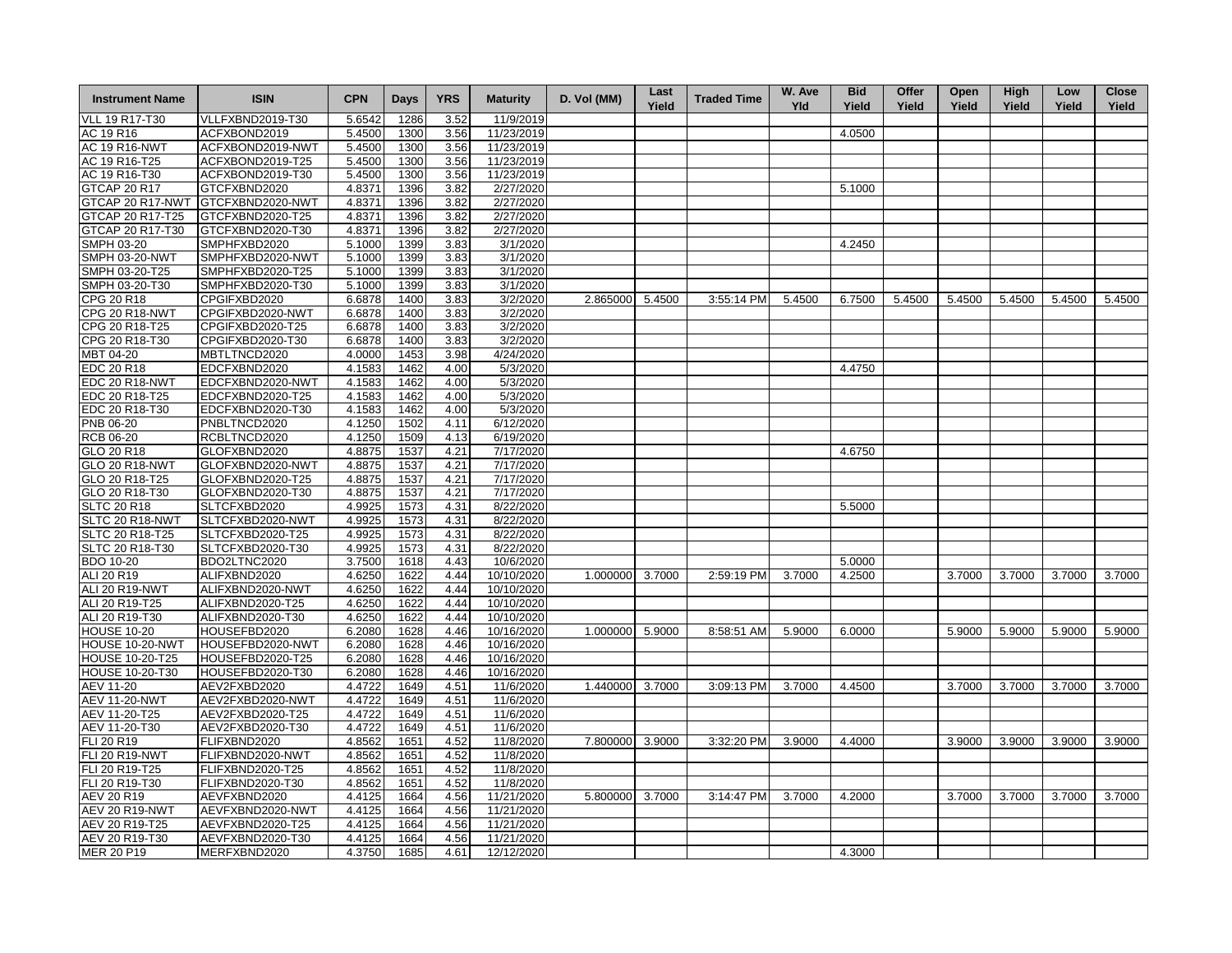| <b>Instrument Name</b> | <b>ISIN</b>                       | <b>CPN</b> | <b>Days</b> | <b>YRS</b> | <b>Maturity</b> | D. Vol (MM)     | Last<br>Yield | <b>Traded Time</b> | W. Ave<br>Yld | <b>Bid</b><br>Yield | Offer<br>Yield | Open<br>Yield | High<br>Yield | Low<br>Yield | <b>Close</b><br>Yield |
|------------------------|-----------------------------------|------------|-------------|------------|-----------------|-----------------|---------------|--------------------|---------------|---------------------|----------------|---------------|---------------|--------------|-----------------------|
| <b>MER 20 P19-NWT</b>  | MERFXBND2020-NWT                  | 4.3750     | 1685        | 4.61       | 12/12/2020      |                 |               |                    |               |                     |                |               |               |              |                       |
| MER 20 P19-T25         | MERFXBND2020-T25                  | 4.3750     | 1685        | 4.61       | 12/12/2020      |                 |               |                    |               |                     |                |               |               |              |                       |
| MER 20 P19-T30         | MERFXBND2020-T30                  | 4.3750     | 1685        | 4.61       | 12/12/2020      |                 |               |                    |               |                     |                |               |               |              |                       |
| TEL 21 R19             | TELFXBND2021                      | 5.2250     | 1741        | 4.77       | 2/6/2021        |                 |               |                    |               | 4.4000              |                |               |               |              |                       |
| <b>TEL 21 R19-NWT</b>  | TELFXBND2021-NWT                  | 5.2250     | 1741        | 4.77       | 2/6/2021        |                 |               |                    |               |                     |                |               |               |              |                       |
| TEL 21 R19-T25         | TELFXBND2021-T25                  | 5.2250     | 1741        | 4.77       | 2/6/2021        |                 |               |                    |               |                     |                |               |               |              |                       |
| TEL 21 R19-T30         | TELFXBND2021-T30                  | 5.2250     | 1741        | 4.77       | 2/6/2021        |                 |               |                    |               |                     |                |               |               |              |                       |
| ABS 21 R19             | ABSFXBND2021                      | 5.3350     | 1745        | 4.78       | 2/10/2021       |                 |               |                    |               | 5.7500              |                |               |               |              |                       |
| <b>ABS 21 R19-NWT</b>  | ABSFXBND2021-NWT                  | 5.3350     | 1745        | 4.78       | 2/10/2021       |                 |               |                    |               |                     |                |               |               |              |                       |
| ABS 21 R19-T25         | ABSFXBND2021-T25                  | 5.3350     | 1745        | 4.78       | 2/10/2021       |                 |               |                    |               |                     |                |               |               |              |                       |
| ABS 21 R19-T30         | ABSFXBND2021-T30                  | 5.3350     | 1745        | 4.78       | 2/10/2021       |                 |               |                    |               |                     |                |               |               |              |                       |
| <b>ROCK 21 R19</b>     | ROCKFXBD2021                      | 5.0932     | 1750        | 4.79       | 2/15/2021       |                 |               |                    |               | 4.9500              |                |               |               |              |                       |
| ROCK 21 R19-NWT        | ROCKFXBD2021-NWT                  | 5.0932     | 1750        | 4.79       | 2/15/2021       |                 |               |                    |               |                     |                |               |               |              |                       |
| ROCK 21 R19-T25        | ROCKFXBD2021-T25                  | 5.0932     | 1750        | 4.79       | 2/15/2021       |                 |               |                    |               |                     |                |               |               |              |                       |
| ROCK 21 R19-T30        | ROCKFXBD2021-T30                  | 5.0932     | 1750        | 4.79       | 2/15/2021       |                 |               |                    |               |                     |                |               |               |              |                       |
| SMPH 02-21             | SMPH2FBD2021                      | 4.5095     | 1760        | 4.82       | 2/25/2021       | 1.300000 4.0000 |               | 3:51:00 PM         | 4.0746        | 4.3250              |                | 4.3250        | 4.3250        | 4.0000       | 4.0000                |
| <b>SMPH 02-21-NWT</b>  | SMPH2FBD2021-NWT                  | 4.5095     | 1760        | 4.82       | 2/25/2021       |                 |               |                    |               |                     |                |               |               |              |                       |
| SMPH 02-21-T25         | SMPH2FBD2021-T25                  | 4.5095     | 1760        | 4.82       | 2/25/2021       |                 |               |                    |               |                     |                |               |               |              |                       |
| SMPH 02-21-T30         | SMPH2FBD2021-T30                  | 4.5095     | 1760        | 4.82       |                 |                 |               |                    |               |                     |                |               |               |              |                       |
|                        |                                   |            |             |            | 2/25/2021       |                 |               |                    |               |                     |                |               |               |              |                       |
| <b>JGS 21 R19</b>      | JGSFXBND2021                      | 5.2442     | 1762        | 4.82       | 2/27/2021       | 8.200000 4.0000 |               | 3:08:36 PM         | 3.8851        | 4.3500              |                | 3.8000        | 4.0000        | 3.8000       | 4.0000                |
| <b>JGS 21 R19-NWT</b>  | JGSFXBND2021-NWT                  | 5.2442     | 1762        | 4.82       | 2/27/2021       |                 |               |                    |               |                     |                |               |               |              |                       |
| JGS 21 R19-T25         | JGSFXBND2021-T25                  | 5.2442     | 1762        | 4.82       | 2/27/2021       |                 |               |                    |               |                     |                |               |               |              |                       |
| JGS 21 R19-T30         | JGSFXBND2021-T30                  | 5.2442     | 1762        | 4.82       | 2/27/2021       |                 |               |                    |               |                     |                |               |               |              |                       |
| <b>SLI 21 R18</b>      | SLIFXBND2021                      | 6.7150     | 1785        | 4.89       | 3/22/2021       |                 |               |                    |               | 7.0000              |                |               |               |              |                       |
| <b>SLI 21 R18-NWT</b>  | SLIFXBND2021-NWT                  | 6.7150     | 1785        | 4.89       | 3/22/2021       |                 |               |                    |               |                     |                |               |               |              |                       |
| SLI 21 R18-T25         | SLIFXBND2021-T25                  | 6.7150     | 1785        | 4.89       | 3/22/2021       |                 |               |                    |               |                     |                |               |               |              |                       |
| SLI 21 R18-T30         | SLIFXBND2021-T30                  | 6.7150     | 1785        | 4.89       | 3/22/2021       |                 |               |                    |               |                     |                |               |               |              |                       |
| <b>MNTC 21 R19</b>     | MNTCFXBD2021                      | 5.0700     | 1794        | 4.91       | 3/31/2021       |                 |               |                    |               | 4.4950              |                |               |               |              |                       |
| MNTC 21 R19-NWT        | MNTCFXBD2021-NWT                  | 5.0700     | 1794        | 4.91       | 3/31/2021       |                 |               |                    |               |                     |                |               |               |              |                       |
| MNTC 21 R19-T25        | MNTCFXBD2021-T25                  | 5.0700     | 1794        | 4.91       | 3/31/2021       |                 |               |                    |               |                     |                |               |               |              |                       |
| MNTC 21 R19-T30        | MNTCFXBD2021-T30                  | 5.0700     | 1794        | 4.91       | 3/31/2021       |                 |               |                    |               |                     |                |               |               |              |                       |
| SMB 21 R19             | SMBFXBND2021                      | 5.5000     | 1796        | 4.92       | 4/2/2021        | 2.000000 4.5500 |               | 3:37:04 PM         | 4.5500        | 4.8500              |                | 4.5500        | 4.5500        | 4.5500       | 4.5500                |
| <b>SMB 21 R19-NWT</b>  | SMBFXBND2021-NWT                  | 5.5000     | 1796        | 4.92       | 4/2/2021        |                 |               |                    |               |                     |                |               |               |              |                       |
| SMB 21 R19-T25         | SMBFXBND2021-T25                  | 5.5000     | 1796        | 4.92       | 4/2/2021        |                 |               |                    |               |                     |                |               |               |              |                       |
| SMB 21 R19-T30         | SMBFXBND2021-T30                  | 5.5000     | 1796        | 4.92       | 4/2/2021        |                 |               |                    |               |                     |                |               |               |              |                       |
| LBP 04-21              | LBPLTNCD2021                      | 3.7500     | 1803        | 4.94       | 4/9/2021        |                 |               |                    |               |                     |                |               |               |              |                       |
| <b>VLL 21 R19</b>      | VLLFXBND2021                      | 5.9437     | 1833        | 5.02       | 5/9/2021        |                 |               |                    |               | 6.2500              |                |               |               |              |                       |
| <b>VLL 21 R19-NWT</b>  | VLLFXBND2021-NWT                  | 5.9437     | 1833        | 5.02       | 5/9/2021        |                 |               |                    |               |                     |                |               |               |              |                       |
| <b>VLL 21 R19-T25</b>  | VLLFXBND2021-T25                  | 5.9437     | 1833        | 5.02       | 5/9/2021        |                 |               |                    |               |                     |                |               |               |              |                       |
| VLL 21 R19-T30         | VLLFXBND2021-T30                  | 5.9437     | 1833        | 5.02       | 5/9/2021        |                 |               |                    |               |                     |                |               |               |              |                       |
| AC 05-21               | ACFXBOND2021                      | 6.8000     | 1836        | 5.03       | 5/12/2021       |                 |               |                    |               | 4.1150              |                |               |               |              |                       |
| AC 05-21-NWT           | ACFXBOND2021-NWT                  | 6.8000     | 1836        | 5.03       | 5/12/2021       |                 |               |                    |               |                     |                |               |               |              |                       |
| AC 05-21-T25           | ACFXBOND2021-T25                  | 6.8000     | 1836        | 5.03       | 5/12/2021       |                 |               |                    |               |                     |                |               |               |              |                       |
| AC 05-21-T30           | ACFXBOND2021-T30                  | 6.8000     | 1836        | 5.03       | 5/12/2021       |                 |               |                    |               |                     |                |               |               |              |                       |
| SM 21 R19              | SMICFXBD2021                      | 5.2958     | 1843        | 5.05       | 5/19/2021       |                 |               |                    |               | 4.3500              |                |               |               |              |                       |
| <b>SM 21 R19-NWT</b>   | SMICFXBD2021-NWT                  | 5.2958     | 1843        | 5.05       | 5/19/2021       |                 |               |                    |               |                     |                |               |               |              |                       |
| SM 21 R19-T25          | SMICFXBD2021-T25                  | 5.2958     | 1843        | 5.05       | 5/19/2021       |                 |               |                    |               |                     |                |               |               |              |                       |
| SM 21 R19-T30          | SMICFXBD2021-T30                  | 5.2958     | 1843        | 5.05       | 5/19/2021       |                 |               |                    |               |                     |                |               |               |              |                       |
| CHI 21 R19             | CHIFXBND2021                      | 5.3200     | 1861        | 5.10       | 6/6/2021        |                 |               |                    |               | 5.4000              |                |               |               |              |                       |
| <b>CHI 21 R19-NWT</b>  | CHIFXBND2021-NWT                  | 5.3200     | 1861        | 5.10       | 6/6/2021        |                 |               |                    |               |                     |                |               |               |              |                       |
| CHI 21 R19-T25         | CHIFXBND2021-T25                  | 5.3200     | 1861        | 5.10       | 6/6/2021        |                 |               |                    |               |                     |                |               |               |              |                       |
| CHI 21 R19-T30         | CHIFXBND2021-T30                  | 5.3200     | 1861        | 5.10       | 6/6/2021        |                 |               |                    |               |                     |                |               |               |              |                       |
| GTCAP 21 R19           | GTCFXBND2021                      | 5.1965     | 1923        | 5.26       | 8/7/2021        |                 |               |                    |               | 5.7500              |                |               |               |              |                       |
|                        |                                   |            |             |            |                 |                 |               |                    |               |                     |                |               |               |              |                       |
|                        | GTCAP 21 R19-NWT GTCFXBND2021-NWT | 5.1965     | 1923        | 5.26       | 8/7/2021        |                 |               |                    |               |                     |                |               |               |              |                       |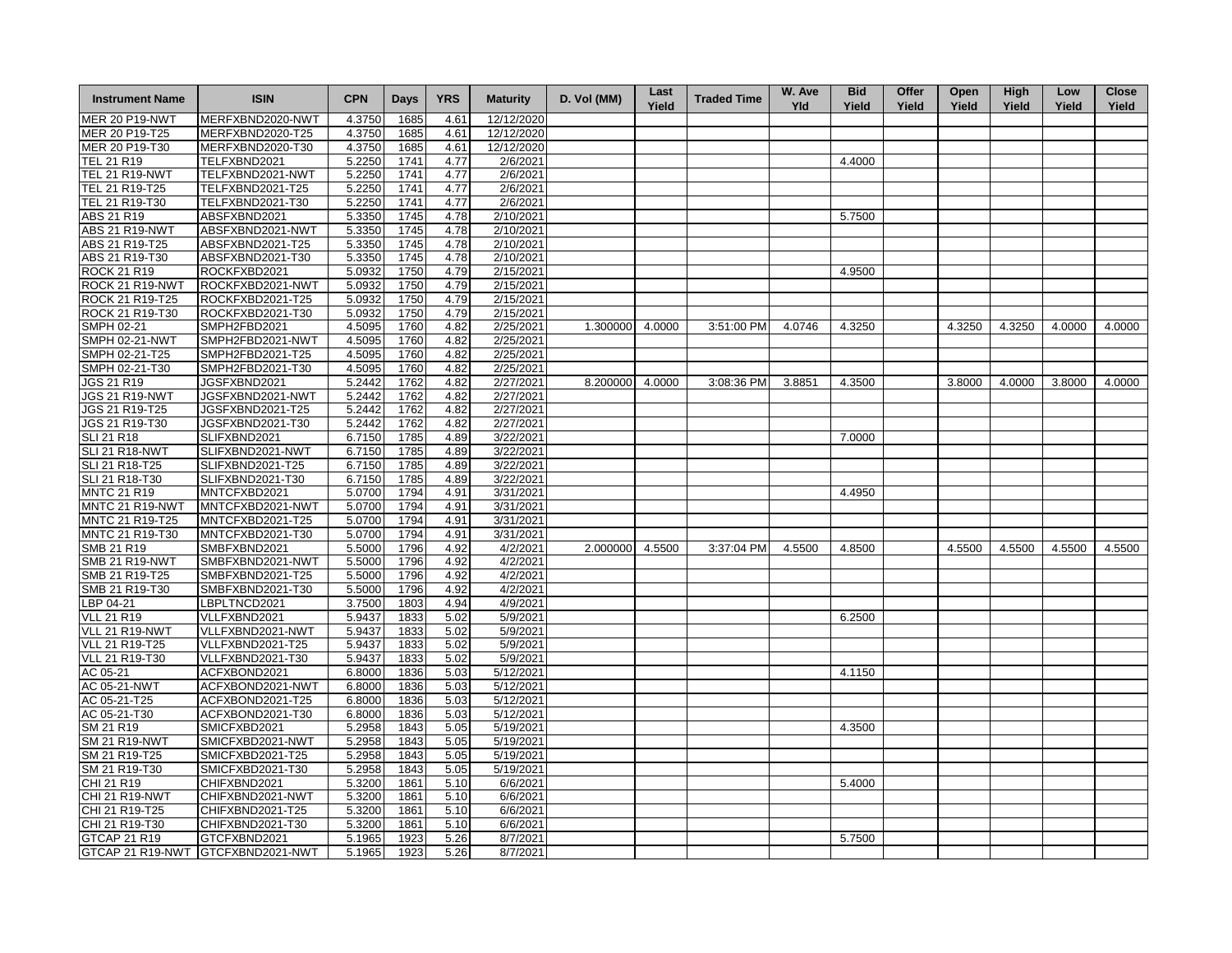| <b>Instrument Name</b>  | <b>ISIN</b>      | <b>CPN</b> | Days | <b>YRS</b> | <b>Maturity</b> | D. Vol (MM)      | Last<br>Yield | <b>Traded Time</b> | W. Ave<br><b>Yld</b> | <b>Bid</b><br>Yield | Offer<br>Yield | Open<br>Yield | <b>High</b><br>Yield | Low<br>Yield | <b>Close</b><br>Yield |
|-------------------------|------------------|------------|------|------------|-----------------|------------------|---------------|--------------------|----------------------|---------------------|----------------|---------------|----------------------|--------------|-----------------------|
| GTCAP 21 R19-T25        | GTCFXBND2021-T25 | 5.1965     | 1923 | 5.26       | 8/7/2021        |                  |               |                    |                      |                     |                |               |                      |              |                       |
| GTCAP 21 R19-T30        | GTCFXBND2021-T30 | 5.1965     | 1923 | 5.26       | 8/7/2021        |                  |               |                    |                      |                     |                |               |                      |              |                       |
| <b>SMPH 21 R19</b>      | SMPHFXBD2021     | 5.2006     | 1948 | 5.33       | 9/1/2021        |                  |               |                    |                      | 4.4000              |                |               |                      |              |                       |
| SMPH 21 R19-NWT         | SMPHFXBD2021-NWT | 5.2006     | 1948 | 5.33       | 9/1/2021        |                  |               |                    |                      |                     |                |               |                      |              |                       |
| SMPH 21 R19-T25         | SMPHFXBD2021-T25 | 5.2006     | 1948 | 5.33       | 9/1/2021        |                  |               |                    |                      |                     |                |               |                      |              |                       |
| SMPH 21 R19-T30         | SMPHFXBD2021-T30 | 5.2006     | 1948 | 5.33       | 9/1/2021        |                  |               |                    |                      |                     |                |               |                      |              |                       |
| CPG 21 R20              | CPGIFXBD2021     | 6.9758     | 1949 | 5.34       | 9/2/2021        |                  |               |                    |                      | 7.2500              |                |               |                      |              |                       |
| <b>CPG 21 R20-NWT</b>   | CPGIFXBD2021-NWT | 6.9758     | 1949 | 5.34       | 9/2/2021        |                  |               |                    |                      |                     |                |               |                      |              |                       |
| CPG 21 R20-T25          | CPGIFXBD2021-T25 | 6.9758     | 1949 | 5.34       | 9/2/2021        |                  |               |                    |                      |                     |                |               |                      |              |                       |
| CPG 21 R20-T30          | CPGIFXBD2021-T30 | 6.9758     | 1949 | 5.34       | 9/2/2021        |                  |               |                    |                      |                     |                |               |                      |              |                       |
| AP 21 R19               | APCFXBND2021     | 5.2050     | 1957 | 5.36       | 9/10/2021       |                  |               |                    |                      | 4.5250              |                |               |                      |              |                       |
| AP 21 R19-NWT           | APCFXBND2021-NWT | 5.2050     | 1957 | 5.36       | 9/10/2021       |                  |               |                    |                      |                     |                |               |                      |              |                       |
| AP 21 R19-T25           | APCFXBND2021-T25 | 5.2050     | 1957 | 5.36       | 9/10/2021       |                  |               |                    |                      |                     |                |               |                      |              |                       |
| AP 21 R19-T30           | APCFXBND2021-T30 | 5.2050     | 1957 | 5.36       | 9/10/2021       |                  |               |                    |                      |                     |                |               |                      |              |                       |
| MBT 11-21               | MBTLTNCD2021     | 4.2500     | 2029 | 5.56       | 11/21/2021      |                  |               |                    |                      |                     |                |               |                      |              |                       |
| <b>FLI 21 R20</b>       | FLIFXBND2021     | 5.4000     | 2042 | 5.59       | 12/4/2021       |                  |               |                    |                      | 4.5000              |                |               |                      |              |                       |
| <b>FLI 21 R20-NWT</b>   | FLIFXBND2021-NWT | 5.4000     | 2042 | 5.59       | 12/4/2021       |                  |               |                    |                      |                     |                |               |                      |              |                       |
| FLI 21 R20-T25          | FLIFXBND2021-T25 | 5.4000     | 2042 | 5.59       | 12/4/2021       |                  |               |                    |                      |                     |                |               |                      |              |                       |
| FLI 21 R20-T30          | FLIFXBND2021-T30 | 5.4000     | 2042 | 5.59       | 12/4/2021       |                  |               |                    |                      |                     |                |               |                      |              |                       |
| <b>RLC 02-22</b>        | RLCFXBND2022     | 4.8000     | 2123 | 5.81       | 2/23/2022       |                  |               |                    |                      | 4.7500              |                |               |                      |              |                       |
| <b>RLC 02-22-NWT</b>    | RLCFXBND2022-NWT | 4.8000     | 2123 | 5.81       | 2/23/2022       |                  |               |                    |                      |                     |                |               |                      |              |                       |
| RLC 02-22-T25           | RLCFXBND2022-T25 | 4.8000     | 2123 | 5.81       | 2/23/2022       |                  |               |                    |                      |                     |                |               |                      |              |                       |
|                         |                  |            |      |            |                 |                  |               |                    |                      |                     |                |               |                      |              |                       |
| RLC 02-22-T30           | RLCFXBND2022-T30 | 4.8000     | 2123 | 5.81       | 2/23/2022       |                  |               |                    |                      |                     |                |               |                      |              |                       |
| SMB 22 R19              | SMBFXBND2022     | 6.6000     | 2161 | 5.92       | 4/2/2022        |                  |               |                    |                      | 7.0000              |                |               |                      |              |                       |
| <b>SMB 22 R19-NWT</b>   | SMBFXBND2022-NWT | 6.6000     | 2161 | 5.92       | 4/2/2022        |                  |               |                    |                      |                     |                |               |                      |              |                       |
| SMB 22 R19-T25          | SMBFXBND2022-T25 | 6.6000     | 2161 | 5.92       | 4/2/2022        |                  |               |                    |                      |                     |                |               |                      |              |                       |
| SMB 22 R19-T30          | SMBFXBND2022-T30 | 6.6000     | 2161 | 5.92       | 4/2/2022        |                  |               |                    |                      |                     |                |               |                      |              |                       |
| ALI 22 R19              | ALIFXBND2022     | 6.0000     | 2186 | 5.98       | 4/27/2022       |                  |               |                    |                      | 4.3500              |                |               |                      |              |                       |
| ALI 22 R19-NWT          | ALIFXBND2022-NWT | 6.0000     | 2186 | 5.98       | 4/27/2022       |                  |               |                    |                      |                     |                |               |                      |              |                       |
| ALI 22 R19-T25          | ALIFXBND2022-T25 | 6.0000     | 2186 | 5.98       | 4/27/2022       |                  |               |                    |                      |                     |                |               |                      |              |                       |
| ALI 22 R19-T30          | ALIFXBND2022-T30 | 6.0000     | 2186 | 5.98       | 4/27/2022       |                  |               |                    |                      |                     |                |               |                      |              |                       |
| ALI 22 4.5              | ALI2FXBD2022     | 4.5000     | 2188 | 5.99       | 4/29/2022       | 23.220000 4.1750 |               | 2:54:16 PM         | 4.0376               | 4.3500              |                | 3.9250        | 4.1750               | 3.9250       | 4.1750                |
| ALI 22 4.5-NWT          | ALI2FXBD2022-NWT | 4.5000     | 2188 | 5.99       | 4/29/2022       |                  |               |                    |                      |                     |                |               |                      |              |                       |
| ALI 22 4.5-T25          | ALI2FXBD2022-T25 | 4.5000     | 2188 | 5.99       | 4/29/2022       |                  |               |                    |                      |                     |                |               |                      |              |                       |
| ALI 22 4.5-T30          | ALI2FXBD2022-T30 | 4.5000     | 2188 | 5.99       | 4/29/2022       |                  |               |                    |                      |                     |                |               |                      |              |                       |
| <b>SLTC 22 R20</b>      | SLTCFXBD2022     | 5.5796     | 2211 | 6.05       | 5/22/2022       |                  |               |                    |                      | 6.0000              |                |               |                      |              |                       |
| SLTC 22 R20-NWT         | SLTCFXBD2022-NWT | 5.5796     | 2211 | 6.05       | 5/22/2022       |                  |               |                    |                      |                     |                |               |                      |              |                       |
| SLTC 22 R20-T25         | SLTCFXBD2022-T25 | 5.5796     | 2211 | 6.05       | 5/22/2022       |                  |               |                    |                      |                     |                |               |                      |              |                       |
| SLTC 22 R20-T30         | SLTCFXBD2022-T30 | 5.5796     | 2211 | 6.05       | 5/22/2022       |                  |               |                    |                      |                     |                |               |                      |              |                       |
| <b>HOUSE 22 R20</b>     | HOUSEFBD2022     | 6.1310     | 2266 | 6.20       | 7/16/2022       |                  |               |                    |                      | 6.7500              | 6.0000         |               |                      |              |                       |
| HOUSE 22 R20-NWT        | HOUSEFBD2022-NWT | 6.1310     | 2266 | 6.20       | 7/16/2022       |                  |               |                    |                      |                     |                |               |                      |              |                       |
| <b>HOUSE 22 R20-T25</b> | HOUSEFBD2022-T25 | 6.1310     | 2266 | 6.20       | 7/16/2022       |                  |               |                    |                      |                     |                |               |                      |              |                       |
| <b>HOUSE 22 R20-T30</b> | HOUSEFBD2022-T30 | 6.1310     | 2266 | 6.20       | 7/16/2022       |                  |               |                    |                      |                     |                |               |                      |              |                       |
| SM 22 R19               | SMICFXBD2022     | 6.9442     | 2266 | 6.20       | 7/16/2022       | 2.400000         | 4.4500        | 8:46:17 AM         | 4.4500               | 4.4850              |                | 4.4500        | 4.4500               | 4.4500       | 4.4500                |
| <b>SM 22 R19-NWT</b>    | SMICFXBD2022-NWT | 6.9442     | 2266 | 6.20       | 7/16/2022       |                  |               |                    |                      |                     |                |               |                      |              |                       |
| SM 22 R19-T25           | SMICFXBD2022-T25 | 6.9442     | 2266 | 6.20       | 7/16/2022       |                  |               |                    |                      |                     |                |               |                      |              |                       |
| SM 22 R19-T30           | SMICFXBD2022-T30 | 6.9442     | 2266 | 6.20       | 7/16/2022       |                  |               |                    |                      |                     |                |               |                      |              |                       |
| <b>AEV 22 R20</b>       | AEVFXBND2022     | 5.0056     | 2287 | 6.26       | 8/6/2022        |                  |               |                    |                      | 4.5000              |                |               |                      |              |                       |
| <b>AEV 22 R20-NWT</b>   | AEVFXBND2022-NWT | 5.0056     | 2287 | 6.26       | 8/6/2022        |                  |               |                    |                      |                     |                |               |                      |              |                       |
| AEV 22 R20-T25          | AEVFXBND2022-T25 | 5.0056     | 2287 | 6.26       | 8/6/2022        |                  |               |                    |                      |                     |                |               |                      |              |                       |
| AEV 22 R20-T30          | AEVFXBND2022-T30 | 5.0056     | 2287 | 6.26       | 8/6/2022        |                  |               |                    |                      |                     |                |               |                      |              |                       |
| FLI 22 R20              | FLIFXBND2022     | 5.3567     | 2301 | 6.30       | 8/20/2022       |                  |               |                    |                      | 4.6000              |                |               |                      |              |                       |
| <b>FLI 22 R20-NWT</b>   | FLIFXBND2022-NWT | 5.3567     | 2301 | 6.30       | 8/20/2022       |                  |               |                    |                      |                     |                |               |                      |              |                       |
| FLI 22 R20-T25          | FLIFXBND2022-T25 | 5.3567     | 2301 | 6.30       | 8/20/2022       |                  |               |                    |                      |                     |                |               |                      |              |                       |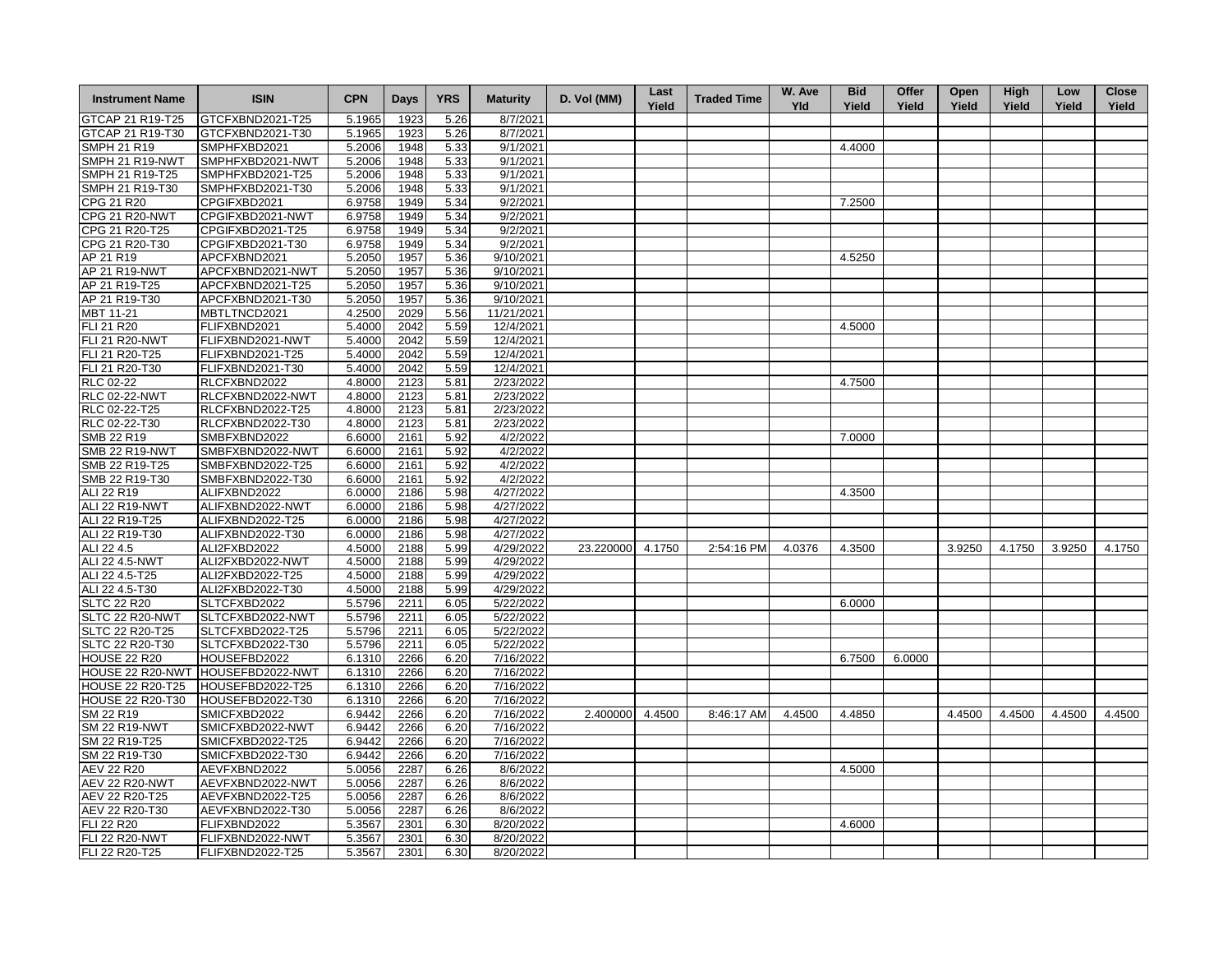| <b>Instrument Name</b> | <b>ISIN</b>      | <b>CPN</b> | <b>Days</b> | <b>YRS</b> | <b>Maturity</b> | D. Vol (MM) | Last<br>Yield | <b>Traded Time</b> | W. Ave<br><b>Yld</b> | <b>Bid</b><br>Yield | Offer<br>Yield | Open<br>Yield | <b>High</b><br>Yield | Low<br>Yield | <b>Close</b><br>Yield |
|------------------------|------------------|------------|-------------|------------|-----------------|-------------|---------------|--------------------|----------------------|---------------------|----------------|---------------|----------------------|--------------|-----------------------|
| FLI 22 R20-T30         | FLIFXBND2022-T30 | 5.3567     | 2301        | 6.30       | 8/20/2022       |             |               |                    |                      |                     |                |               |                      |              |                       |
| <b>GTCAP 23 R20</b>    | GTCFXBND2023     | 5.0937     | 2492        | 6.82       | 2/27/2023       |             |               |                    |                      | 5.8000              |                |               |                      |              |                       |
| GTCAP 23 R20-NWT       | GTCFXBND2023-NWT | 5.0937     | 2492        | 6.82       | 2/27/2023       |             |               |                    |                      |                     |                |               |                      |              |                       |
| GTCAP 23 R20-T25       | GTCFXBND2023-T25 | 5.0937     | 2492        | 6.82       | 2/27/2023       |             |               |                    |                      |                     |                |               |                      |              |                       |
| GTCAP 23 R20-T30       | GTCFXBND2023-T30 | 5.0937     | 2492        | 6.82       | 2/27/2023       |             |               |                    |                      |                     |                |               |                      |              |                       |
| EDC 23 R19             | EDCFXBND2023     | 4.7312     | 2557        | 7.00       | 5/3/2023        |             |               |                    |                      | 5.0000              |                |               |                      |              |                       |
| EDC 23 R19-NWT         | EDCFXBND2023-NWT | 4.7312     | 2557        | 7.00       | 5/3/2023        |             |               |                    |                      |                     |                |               |                      |              |                       |
| EDC 23 R19-T25         | EDCFXBND2023-T25 | 4.7312     | 2557        | 7.00       | 5/3/2023        |             |               |                    |                      |                     |                |               |                      |              |                       |
| EDC 23 R19-T30         | EDCFXBND2023-T30 | 4.7312     | 2557        | 7.00       | 5/3/2023        |             |               |                    |                      |                     |                |               |                      |              |                       |
| GLO 23 R20             | GLOFXBND2023     | 5.2792     | 2632        | 7.21       | 7/17/2023       | 20.000000   | 4.4750        | 3:45:55 PM         | 4.4750               | 4.4750              |                | 4.4750        | 4.4750               | 4.4750       | 4.4750                |
| <b>GLO 23 R20-NWT</b>  | GLOFXBND2023-NWT | 5.2792     | 2632        | 7.21       | 7/17/2023       |             |               |                    |                      |                     |                |               |                      |              |                       |
| GLO 23 R20-T25         | GLOFXBND2023-T25 | 5.2792     | 2632        | 7.21       | 7/17/2023       |             |               |                    |                      |                     |                |               |                      |              |                       |
| GLO 23 R20-T30         | GLOFXBND2023-T30 | 5.2792     | 2632        | 7.21       | 7/17/2023       |             |               |                    |                      |                     |                |               |                      |              |                       |
| FLI 23 R20             | FLIFXBND2023     | 5.4333     | 2746        | 7.52       | 11/8/2023       |             |               |                    |                      | 5.0500              |                |               |                      |              |                       |
| <b>FLI 23 R20-NWT</b>  | FLIFXBND2023-NWT | 5.4333     | 2746        | 7.52       | 11/8/2023       |             |               |                    |                      |                     |                |               |                      |              |                       |
| FLI 23 R20-T25         | FLIFXBND2023-T25 | 5.4333     | 2746        | 7.52       | 11/8/2023       |             |               |                    |                      |                     |                |               |                      |              |                       |
| FLI 23 R20-T30         | FLIFXBND2023-T30 | 5.4333     | 2746        | 7.52       | 11/8/2023       |             |               |                    |                      |                     |                |               |                      |              |                       |
| AEV 23 R20             | AEVFXBND2023     | 4.6188     | 2759        | 7.55       | 11/21/2023      |             |               |                    |                      | 4.6000              |                |               |                      |              |                       |
| <b>AEV 23 R20-NWT</b>  | AEVFXBND2023-NWT | 4.6188     | 2759        | 7.55       | 11/21/2023      |             |               |                    |                      |                     |                |               |                      |              |                       |
| AEV 23 R20-T25         | AEVFXBND2023-T25 | 4.6188     | 2759        | 7.55       | 11/21/2023      |             |               |                    |                      |                     |                |               |                      |              |                       |
| AEV 23 R20-T30         | AEVFXBND2023-T30 | 4.6188     | 2759        | 7.55       | 11/21/2023      |             |               |                    |                      |                     |                |               |                      |              |                       |
| FDC 24 R21             | FDCFXBND2024     | 6.1458     | 2823        | 7.73       | 1/24/2024       |             |               |                    |                      | 5.1250              |                |               |                      |              |                       |
| FDC 24 R21-NWT         | FDCFXBND2024-NWT | 6.1458     | 2823        | 7.73       | 1/24/2024       |             |               |                    |                      |                     |                |               |                      |              |                       |
| FDC 24 R21-T25         | FDCFXBND2024-T25 | 6.1458     | 2823        | 7.73       | 1/24/2024       |             |               |                    |                      |                     |                |               |                      |              |                       |
| FDC 24 R21-T30         | FDCFXBND2024-T30 | 6.1458     | 2823        | 7.73       | 1/24/2024       |             |               |                    |                      |                     |                |               |                      |              |                       |
| ALI 24 R20             | ALIFXBND2024     | 5.0000     | 2829        | 7.75       | 1/30/2024       |             |               |                    |                      | 4.5250              | 4.2000         |               |                      |              |                       |
| ALI 24 R20-NWT         | ALIFXBND2024-NWT | 5.0000     | 2829        | 7.75       | 1/30/2024       |             |               |                    |                      |                     |                |               |                      |              |                       |
| ALI 24 R20-T25         | ALIFXBND2024-T25 | 5.0000     | 2829        | 7.75       | 1/30/2024       |             |               |                    |                      |                     |                |               |                      |              |                       |
| ALI 24 R20-T30         | ALIFXBND2024-T30 | 5.0000     | 2829        | 7.75       | 1/30/2024       |             |               |                    |                      |                     |                |               |                      |              |                       |
| <b>TEL 24 R21</b>      | TELFXBND2024     | 5.2813     | 2836        | 7.76       | 2/6/2024        |             |               |                    |                      | 4.8750              |                |               |                      |              |                       |
| <b>TEL 24 R21-NWT</b>  | TELFXBND2024-NWT | 5.2813     | 2836        | 7.76       | 2/6/2024        |             |               |                    |                      |                     |                |               |                      |              |                       |
| TEL 24 R21-T25         | TELFXBND2024-T25 | 5.2813     | 2836        | 7.76       | 2/6/2024        |             |               |                    |                      |                     |                |               |                      |              |                       |
| TEL 24 R21-T30         | TELFXBND2024-T30 | 5.2813     | 2836        | 7.76       | 2/6/2024        |             |               |                    |                      |                     |                |               |                      |              |                       |
| <b>JGS 24 R20</b>      | JGSFXBND2024     | 5.3000     | 2857        | 7.82       | 2/27/2024       |             |               |                    |                      | 4.8500              |                |               |                      |              |                       |
| <b>JGS 24 R20-NWT</b>  | JGSFXBND2024-NWT | 5.3000     | 2857        | 7.82       | 2/27/2024       |             |               |                    |                      |                     |                |               |                      |              |                       |
| <b>JGS 24 R20-T25</b>  | JGSFXBND2024-T25 | 5.3000     | 2857        | 7.82       | 2/27/2024       |             |               |                    |                      |                     |                |               |                      |              |                       |
| JGS 24 R20-T30         | JGSFXBND2024-T30 | 5.3000     | 2857        | 7.82       | 2/27/2024       |             |               |                    |                      |                     |                |               |                      |              |                       |
| <b>MNTC 24 R21</b>     | MNTCFXBD2024     | 5.5000     | 2890        | 7.91       | 3/31/2024       |             |               |                    |                      | 4.8450              |                |               |                      |              |                       |
| MNTC 24 R21-NWT        | MNTCFXBD2024-NWT | 5.5000     | 2890        | 7.91       | 3/31/2024       |             |               |                    |                      |                     |                |               |                      |              |                       |
| MNTC 24 R21-T25        | MNTCFXBD2024-T25 | 5.5000     | 2890        | 7.91       | 3/31/2024       |             |               |                    |                      |                     |                |               |                      |              |                       |
| MNTC 24 R21-T30        | MNTCFXBD2024-T30 | 5.5000     | 2890        | 7.91       | 3/31/2024       |             |               |                    |                      |                     |                |               |                      |              |                       |
| SMB 24 R21             | SMBFXBND2024     | 6.0000     | 2892        | 7.92       | 4/2/2024        |             |               |                    |                      | 5.1000              |                |               |                      |              |                       |
| <b>SMB 24 R21-NWT</b>  | SMBFXBND2024-NWT | 6.0000     | 2892        | 7.92       | 4/2/2024        |             |               |                    |                      |                     |                |               |                      |              |                       |
| SMB 24 R21-T25         | SMBFXBND2024-T25 | 6.0000     | 2892        | 7.92       | 4/2/2024        |             |               |                    |                      |                     |                |               |                      |              |                       |
| SMB 24 R21-T30         | SMBFXBND2024-T30 | 6.0000     | 2892        | 7.92       | 4/2/2024        |             |               |                    |                      |                     |                |               |                      |              |                       |
| SM 24 R21              | SMICFXBD2024     | 5.6125     | 2939        | 8.05       | 5/19/2024       |             |               |                    |                      | 4.9000              |                |               |                      |              |                       |
| <b>SM 24 R21-NWT</b>   | SMICFXBD2024-NWT | 5.6125     | 2939        | 8.05       | 5/19/2024       |             |               |                    |                      |                     |                |               |                      |              |                       |
| SM 24 R21-T25          | SMICFXBD2024-T25 | 5.6125     | 2939        | 8.05       | 5/19/2024       |             |               |                    |                      |                     |                |               |                      |              |                       |
| SM 24 R21-T30          | SMICFXBD2024-T30 | 5.6125     | 2939        | 8.05       | 5/19/2024       |             |               |                    |                      |                     |                |               |                      |              |                       |
| GTCAP 24 R21           | GTCFXBND2024     | 5.6250     | 3019        | 8.27       | 8/7/2024        |             |               |                    |                      | 4.7500              |                |               |                      |              |                       |
| GTCAP 24 R21-NWT       | GTCFXBND2024-NWT | 5.6250     | 3019        | 8.27       | 8/7/2024        |             |               |                    |                      |                     |                |               |                      |              |                       |
| GTCAP 24 R21-T25       | GTCFXBND2024-T25 | 5.6250     | 3019        | 8.27       | 8/7/2024        |             |               |                    |                      |                     |                |               |                      |              |                       |
| GTCAP 24 R21-T30       | GTCFXBND2024-T30 | 5.6250     | 3019        | 8.27       | 8/7/2024        |             |               |                    |                      |                     |                |               |                      |              |                       |
| <b>SMPH 24 R21</b>     | SMPHFXBD2024     | 5.7417     | 3044        | 8.33       | 9/1/2024        |             |               |                    |                      | 5.3500              |                |               |                      |              |                       |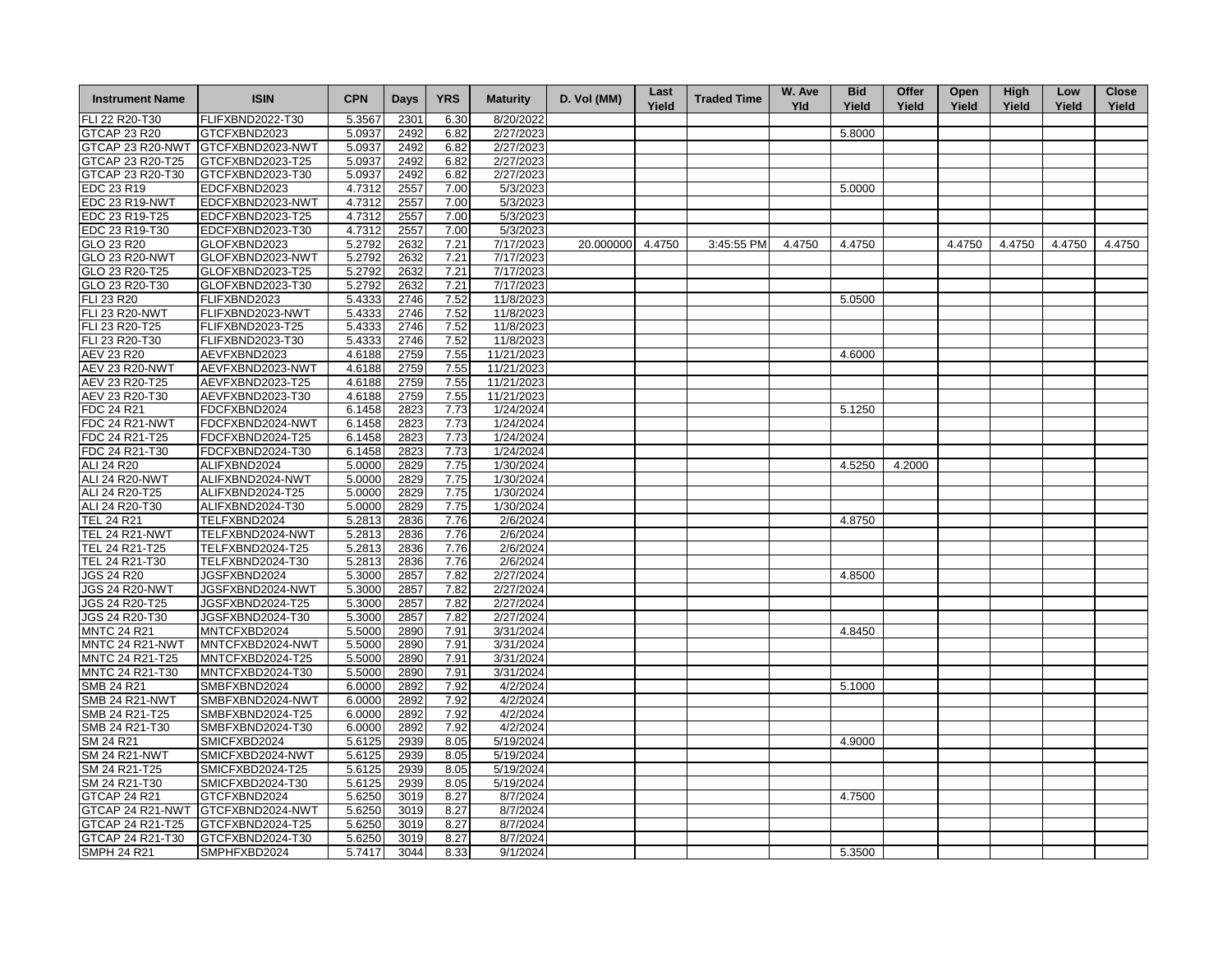| <b>Instrument Name</b>  | <b>ISIN</b>      | <b>CPN</b> | <b>Days</b> | <b>YRS</b> | <b>Maturity</b> | D. Vol (MM)      | Last<br>Yield | <b>Traded Time</b> | W. Ave<br>Yld | <b>Bid</b><br>Yield | Offer<br>Yield | Open<br>Yield | <b>High</b><br>Yield | Low<br>Yield | <b>Close</b><br>Yield |
|-------------------------|------------------|------------|-------------|------------|-----------------|------------------|---------------|--------------------|---------------|---------------------|----------------|---------------|----------------------|--------------|-----------------------|
| SMPH 24 R21-NWT         | SMPHFXBD2024-NWT | 5.7417     | 3044        | 8.33       | 9/1/2024        |                  |               |                    |               |                     |                |               |                      |              |                       |
| SMPH 24 R21-T25         | SMPHFXBD2024-T25 | 5.7417     | 3044        | 8.33       | 9/1/2024        |                  |               |                    |               |                     |                |               |                      |              |                       |
| SMPH 24 R21-T30         | SMPHFXBD2024-T30 | 5.7417     | 3044        | 8.33       | 9/1/2024        |                  |               |                    |               |                     |                |               |                      |              |                       |
| FLI 24 R21              | FLIFXBND2024     | 5.6389     | 3138        | 8.59       | 12/4/2024       |                  |               |                    |               | 5.5000              |                |               |                      |              |                       |
| <b>FLI 24 R21-NWT</b>   | FLIFXBND2024-NWT | 5.6389     | 3138        | 8.59       | 12/4/2024       |                  |               |                    |               |                     |                |               |                      |              |                       |
| FLI 24 R21-T25          | FLIFXBND2024-T25 | 5.6389     | 3138        | 8.59       | 12/4/2024       |                  |               |                    |               |                     |                |               |                      |              |                       |
| FLI 24 R21-T30          | FLIFXBND2024-T30 | 5.6389     | 3138        | 8.59       | 12/4/2024       |                  |               |                    |               |                     |                |               |                      |              |                       |
| RLC 02-25               | RLCFXBND2025     | 4.9344     | 3219        | 8.81       | 2/23/2025       |                  |               |                    |               | 5.8000              |                |               |                      |              |                       |
| <b>RLC 02-25-NWT</b>    | RLCFXBND2025-NWT | 4.9344     | 3219        | 8.81       | 2/23/2025       |                  |               |                    |               |                     |                |               |                      |              |                       |
| RLC 02-25-T25           | RLCFXBND2025-T25 | 4.9344     | 3219        | 8.81       | 2/23/2025       |                  |               |                    |               |                     |                |               |                      |              |                       |
| RLC 02-25-T30           | RLCFXBND2025-T30 | 4.9344     | 3219        | 8.81       | 2/23/2025       |                  |               |                    |               |                     |                |               |                      |              |                       |
| ALI 25 R21              | ALIFXBND2025     | 5.6250     | 3280        | 8.98       | 4/25/2025       | 4.300000 4.5250  |               | 3:02:17 PM         | 4.4958        | 4.6450              |                | 4.4000        | 4.5250               | 4.4000       | 4.5250                |
| <b>ALI 25 R21-NWT</b>   | ALIFXBND2025-NWT | 5.6250     | 3280        | 8.98       | 4/25/2025       |                  |               |                    |               |                     |                |               |                      |              |                       |
| ALI 25 R21-T25          | ALIFXBND2025-T25 | 5.6250     | 3280        | 8.98       | 4/25/2025       |                  |               |                    |               |                     |                |               |                      |              |                       |
| ALI 25 R21-T30          | ALIFXBND2025-T30 | 5.6250     | 3280        | 8.98       | 4/25/2025       |                  |               |                    |               |                     |                |               |                      |              |                       |
| <b>SLTC 25 R22</b>      | SLTCFXBD2025     | 6.4872     | 3307        | 9.05       | 5/22/2025       |                  |               |                    |               | 6.7500              |                |               |                      |              |                       |
| SLTC 25 R22-NWT         | SLTCFXBD2025-NWT | 6.4872     | 3307        | 9.05       | 5/22/2025       |                  |               |                    |               |                     |                |               |                      |              |                       |
| SLTC 25 R22-T25         | SLTCFXBD2025-T25 | 6.4872     | 3307        | 9.05       | 5/22/2025       |                  |               |                    |               |                     |                |               |                      |              |                       |
| SLTC 25 R22-T30         | SLTCFXBD2025-T30 | 6.4872     | 3307        | 9.05       | 5/22/2025       |                  |               |                    |               |                     |                |               |                      |              |                       |
| <b>HOUSE 25 R22</b>     | HOUSEFBD2025     | 6.8666     | 3362        | 9.20       | 7/16/2025       |                  |               |                    |               | 7.1250              |                |               |                      |              |                       |
| HOUSE 25 R22-NWT        | HOUSEFBD2025-NWT | 6.8666     | 3362        | 9.20       | 7/16/2025       |                  |               |                    |               |                     |                |               |                      |              |                       |
| HOUSE 25 R22-T25        | HOUSEFBD2025-T25 | 6.8666     | 3362        | 9.20       | 7/16/2025       |                  |               |                    |               |                     |                |               |                      |              |                       |
| <b>HOUSE 25 R22-T30</b> | HOUSEFBD2025-T30 | 6.8666     | 3362        | 9.20       | 7/16/2025       |                  |               |                    |               |                     |                |               |                      |              |                       |
| FLI 25 R22              | FLIFXBND2025     | 5.7139     | 3397        | 9.30       | 8/20/2025       |                  |               |                    |               | 5.3000              |                |               |                      |              |                       |
| <b>FLI 25 R22-NWT</b>   | FLIFXBND2025-NWT | 5.7139     | 3397        | 9.30       | 8/20/2025       |                  |               |                    |               |                     |                |               |                      |              |                       |
| FLI 25 R22-T25          | FLIFXBND2025-T25 | 5.7139     | 3397        | 9.30       | 8/20/2025       |                  |               |                    |               |                     |                |               |                      |              |                       |
| FLI 25 R22-T30          | FLIFXBND2025-T30 | 5.7139     | 3397        | 9.30       | 8/20/2025       |                  |               |                    |               |                     |                |               |                      |              |                       |
| ALI 25 R22              | ALI2FXBD2025     | 4.7500     | 3463        | 9.48       | 10/25/2025      | 3.000000         | 4.4500        | 11:47:43 AM        | 4.4500        | 4.7250              | 4.5000         | 4.4500        | 4.4500               | 4.4500       | 4.4500                |
| <b>ALI 25 R22-NWT</b>   | ALI2FXBD2025-NWT | 4.7500     | 3463        | 9.48       | 10/25/2025      |                  |               |                    |               |                     |                |               |                      |              |                       |
| ALI 25 R22-T25          | ALI2FXBD2025-T25 | 4.7500     | 3463        | 9.48       | 10/25/2025      |                  |               |                    |               |                     |                |               |                      |              |                       |
| ALI 25 R22-T30          | ALI2FXBD2025-T30 | 4.7500     | 3463        | 9.48       | 10/25/2025      |                  |               |                    |               |                     |                |               |                      |              |                       |
| <b>SMPH 25 R23</b>      | SMPHFXBD2025     | 4.7990     | 3494        | 9.57       | 11/25/2025      | 2.000000 4.5000  |               | 11:53:48 AM        | 4.5000        | 4.7750              |                | 4.5000        | 4.5000               | 4.5000       | 4.5000                |
| SMPH 25 R23-NWT         | SMPHFXBD2025-NWT | 4.7990     | 3494        | 9.57       | 11/25/2025      |                  |               |                    |               |                     |                |               |                      |              |                       |
| SMPH 25 R23-T25         | SMPHFXBD2025-T25 | 4.7990     | 3494        | 9.57       | 11/25/2025      |                  |               |                    |               |                     |                |               |                      |              |                       |
| SMPH 25 R23-T30         | SMPHFXBD2025-T30 | 4.7990     | 3494        | 9.57       | 11/25/2025      |                  |               |                    |               |                     |                |               |                      |              |                       |
| MER 25 R20              | MERFXBND2025     | 4.8750     | 3511        | 9.61       | 12/12/2025      |                  |               |                    |               | 4.7500              |                |               |                      |              |                       |
| <b>MER 25 R20-NWT</b>   | MERFXBND2025-NWT | 4.8750     | 3511        | 9.61       | 12/12/2025      |                  |               |                    |               |                     |                |               |                      |              |                       |
| MER 25 R20-T25          | MERFXBND2025-T25 | 4.8750     | 3511        | 9.61       | 12/12/2025      |                  |               |                    |               |                     |                |               |                      |              |                       |
| MER 25 R20-T30          | MERFXBND2025-T30 | 4.8750     | 3511        | 9.61       | 12/12/2025      |                  |               |                    |               |                     |                |               |                      |              |                       |
| ALI 26 R23              | ALIFXBND2026     | 4.8500     | 3612        | 9.89       | 3/23/2026       | 4.300000         | 4.6000        | 2:55:56 PM         | 4.6000        | 4.7450              |                | 4.6000        | 4.6000               | 4.6000       | 4.6000                |
| ALI 26 R23-NWT          | ALIFXBND2026-NWT | 4.8500     | 3612        | 9.89       | 3/23/2026       |                  |               |                    |               |                     |                |               |                      |              |                       |
| ALI 26 R23-T25          | ALIFXBND2026-T25 | 4.8500     | 3612        | 9.89       | 3/23/2026       |                  |               |                    |               |                     |                |               |                      |              |                       |
| ALI 26 R23-T30          | ALIFXBND2026-T30 | 4.8500     | 3612        | 9.89       | 3/23/2026       |                  |               |                    |               |                     |                |               |                      |              |                       |
| AP 26 R21               | APCFXBND2026     | 6.1000     | 3783        | 10.36      | 9/10/2026       |                  |               |                    |               | 4.9000              |                |               |                      |              |                       |
| AP 26 R21-NWT           | APCFXBND2026-NWT | 6.1000     | 3783        | 10.36      | 9/10/2026       |                  |               |                    |               |                     |                |               |                      |              |                       |
| AP 26 R21-T25           | APCFXBND2026-T25 | 6.1000     | 3783        | 10.36      | 9/10/2026       |                  |               |                    |               |                     |                |               |                      |              |                       |
| AP 26 R21-T30           | APCFXBND2026-T30 | 6.1000     | 3783        | 10.36      | 9/10/2026       |                  |               |                    |               |                     |                |               |                      |              |                       |
| AC 27 R22               | ACFXBOND2027     | 6.8750     | 4026        | 11.02      | 5/11/2027       | 10.000000 4.8500 |               | 3:38:30 PM         | 4.8500        | 4.8750              |                | 4.8500        | 4.8500               | 4.8500       | 4.8500                |
| <b>AC 27 R22-NWT</b>    | ACFXBOND2027-NWT | 6.8750     | 4026        | 11.02      | 5/11/2027       |                  |               |                    |               |                     |                |               |                      |              |                       |
| AC 27 R22-T25           | ACFXBOND2027-T25 | 6.8750     | 4026        | 11.02      | 5/11/2027       |                  |               |                    |               |                     |                |               |                      |              |                       |
| AC 27 R22-T30           | ACFXBOND2027-T30 | 6.8750     | 4026        | 11.02      | 5/11/2027       |                  |               |                    |               |                     |                |               |                      |              |                       |
| <b>AEV 27 R22</b>       | AEVFXBND2027     | 6.0169     | 4113        | 11.26      | 8/6/2027        |                  |               |                    |               | 4.8750              |                |               |                      |              |                       |
| <b>AEV 27 R22-NWT</b>   | AEVFXBND2027-NWT | 6.0169     | 4113        | 11.26      | 8/6/2027        |                  |               |                    |               |                     |                |               |                      |              |                       |
| AEV 27 R22-T25          | AEVFXBND2027-T25 | 6.0169     | 4113        | 11.26      | 8/6/2027        |                  |               |                    |               |                     |                |               |                      |              |                       |
|                         |                  |            |             |            |                 |                  |               |                    |               |                     |                |               |                      |              |                       |